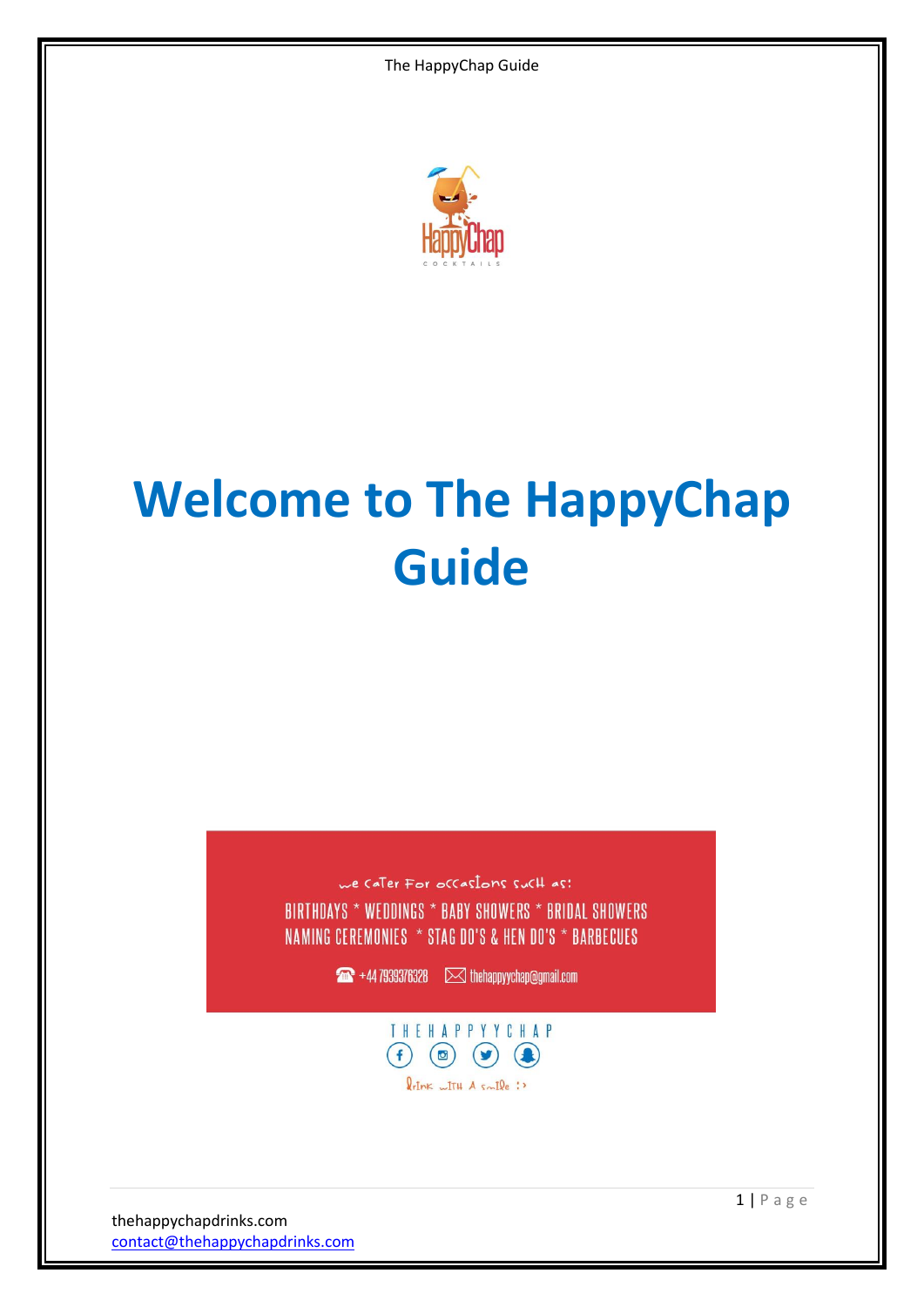# **Drinks**

**The HappyChap – Signature Drink**



**It's all in the same- Voted our 2017 Favourite** 

**The Bittersweet sensation!** 

We definitely recommend this one!

#### **Daiquiri**



**Strawberry/Cherry/Banana/Mango flavours It's part of your 5 a day. JOIN the daiquiri family!**

**The Frozen Fruit!**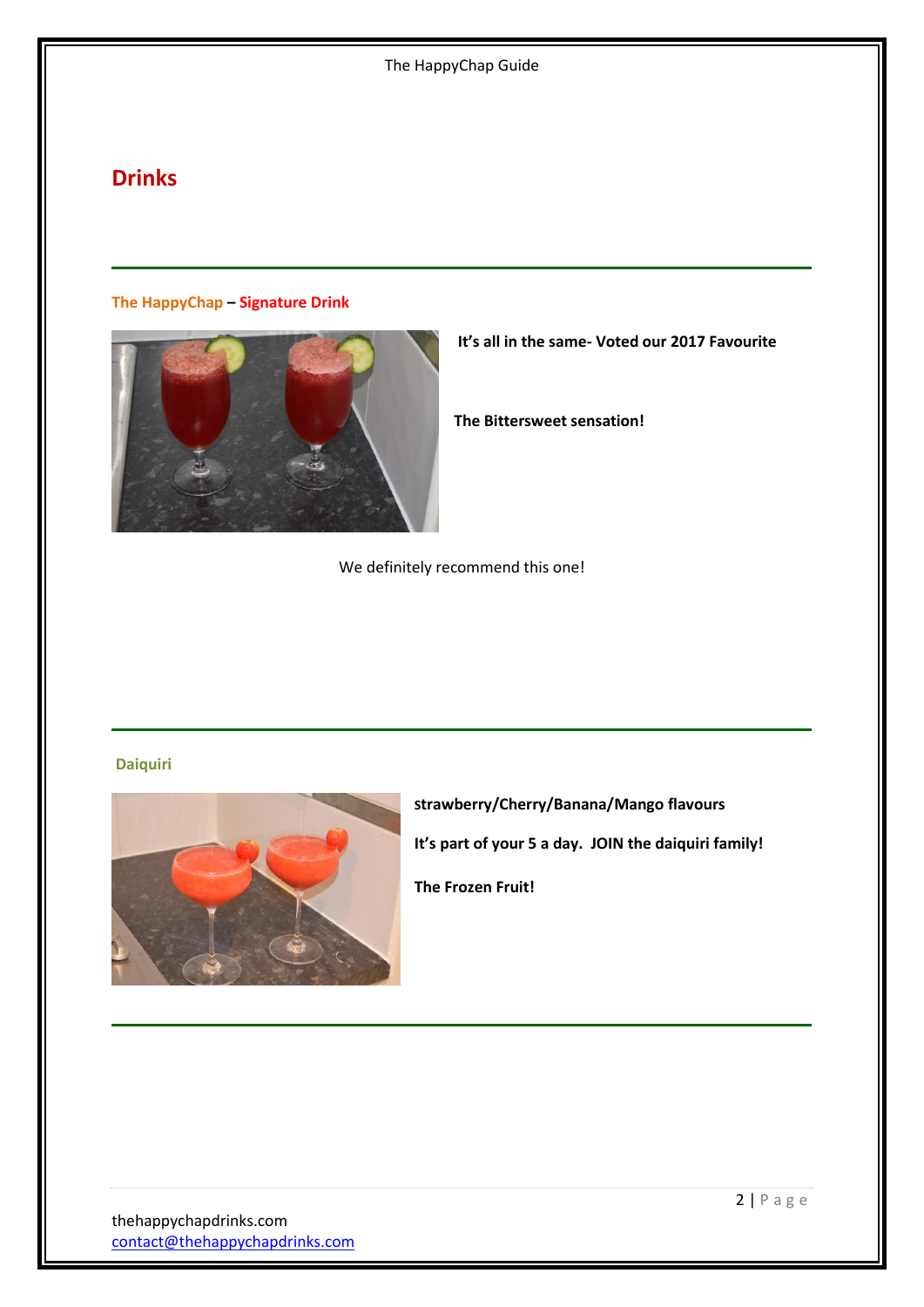#### **Sunrise**



**If waking up in the morning to see the beautiful SUNRISE doesn't make you HAPPY, then we don't know what will. Have a happy SUNRISE!!**

**That Morning Glow!**

We definitely recommend this one!

#### **Pina Colada**



**What could possible go wrong when you mix coconut, pineapple and cream? Nothing is the answer to that question!**

**The Happy Colada!**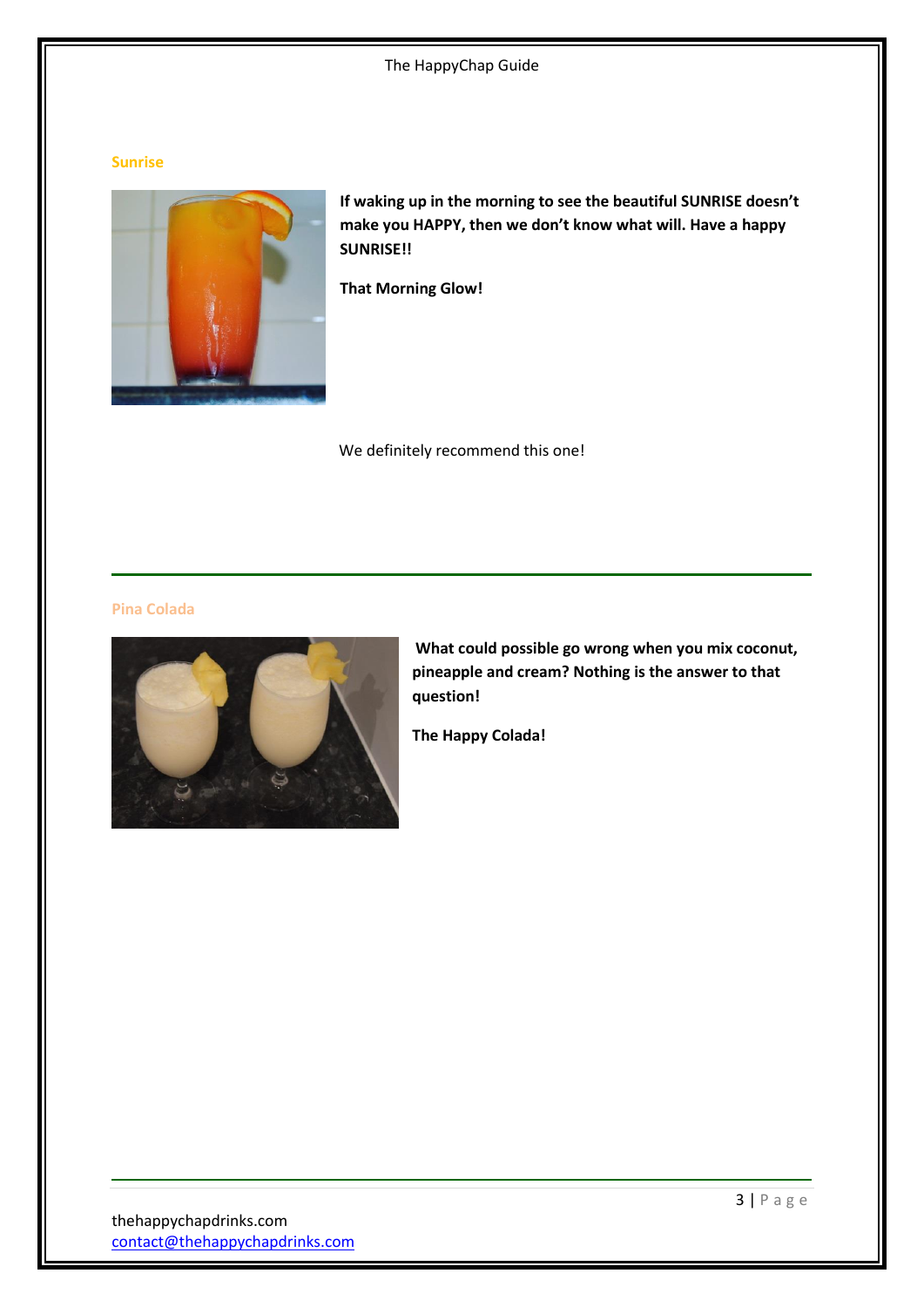### **Mango & Coconut Crush**



**Looks good, tastes even better.**

**The Silent Crus**

We definitely recommend this one

# Mojito



**If you don't like a Mojito, its cause you haven't tasted ours.**

**The Happy Mint!**

We definitely recommend this one!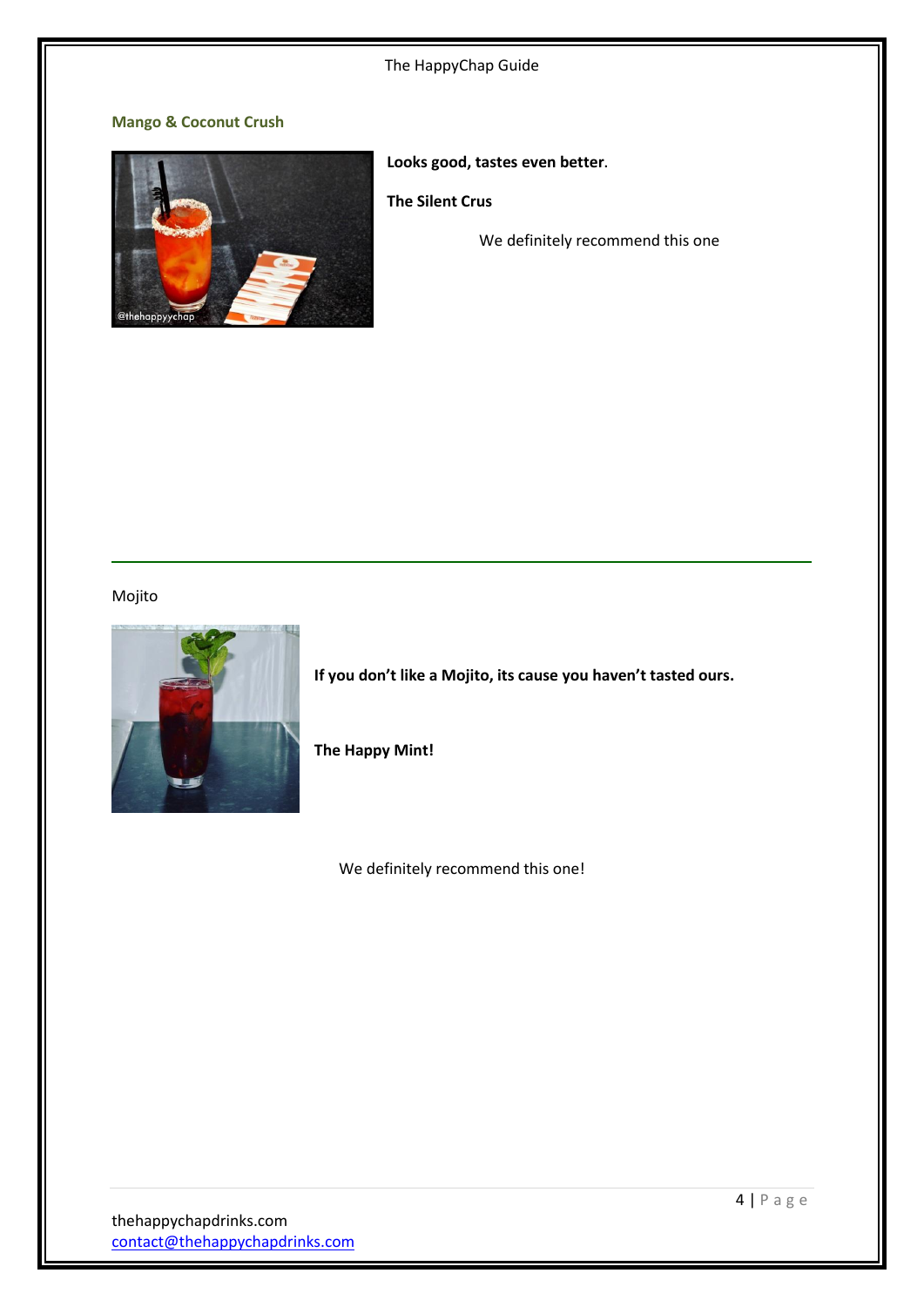#### **Sex on the Beach or Cuddles on the beach**



#### **Let's keep it PG, unless you have something else in mind?**

**The Sexy Beach!**

We definitely recommend this one!

#### **The Melon Mistress**



**Dare to be a Malibu Mistress?**

**The Mistress!**

#### **The Paradise**



**Looks beautiful, but the real beauty is in the taste.**

**The Layered three!**

We definitely recommend this one!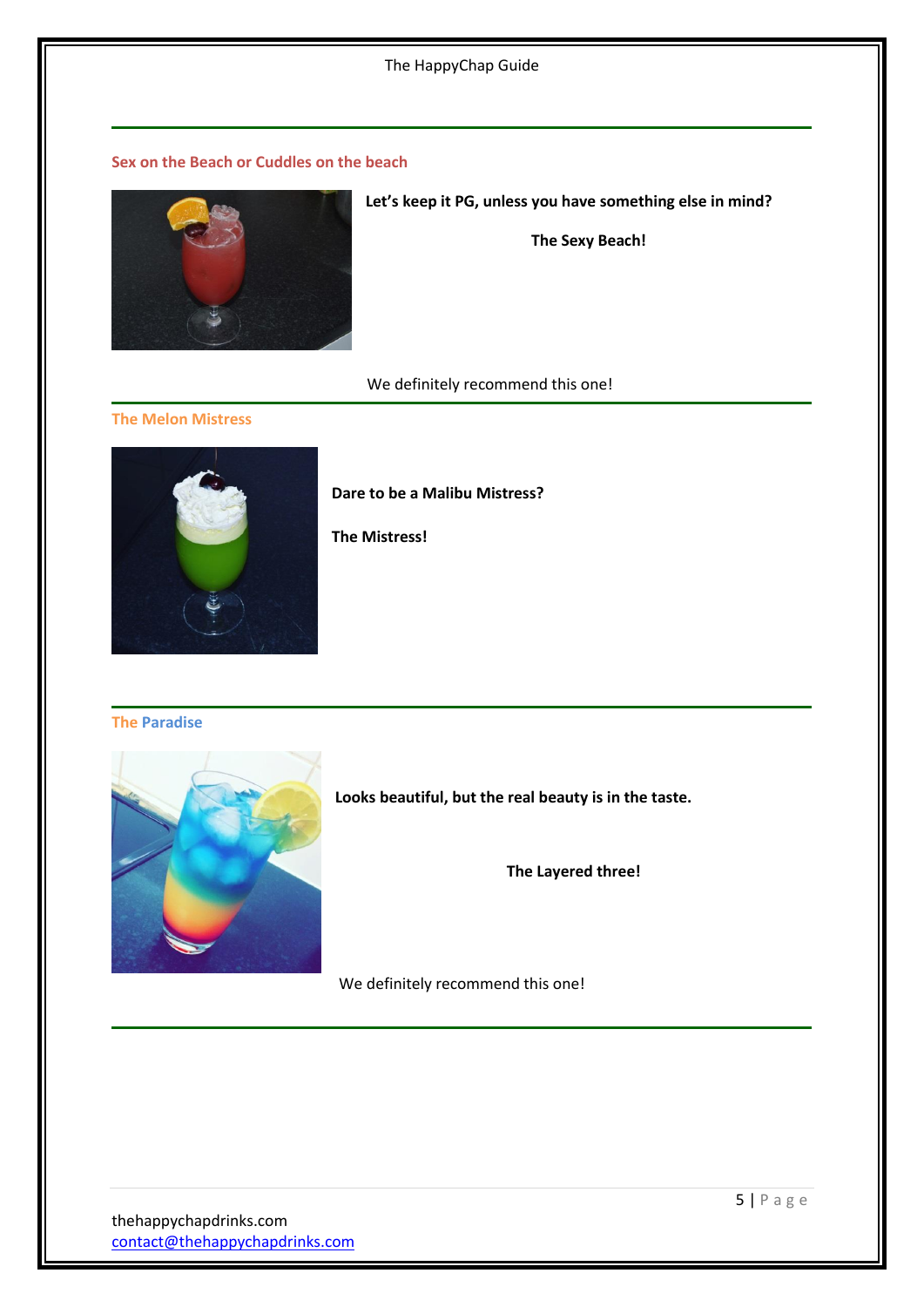**Pineapple and Coconut Champagne**



**Pineapple + Coconut x Champagne = can't go wrong**

**The Tropical Crown!**

**Mimosa / Mockmosa**



**Always adds class and colour to any event**

**The Gatsby Feeling!**

We definitely recommend this one!

#### **Sea Breeze**



**Picture a cool evening by the seaside with the one you love the most.**

**The Cool Breeze!**

thehappychapdrinks.com [contact@thehappychapdrinks.com](mailto:contact@thehappychapdrinks.com)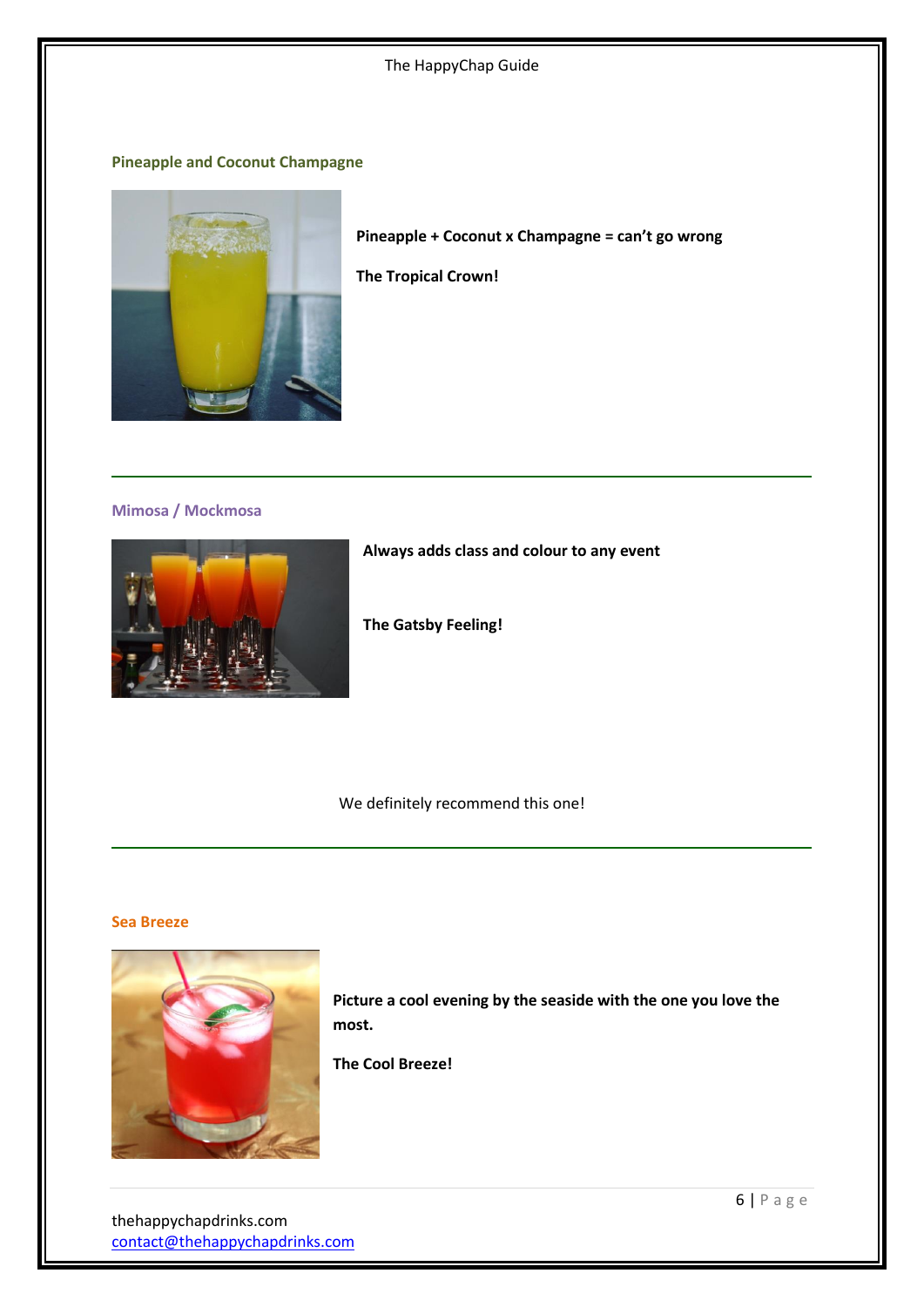## **The Hurricane**



**Only for the strong hearted or those that want to be light headed.**

**The Loud Sleeper!**